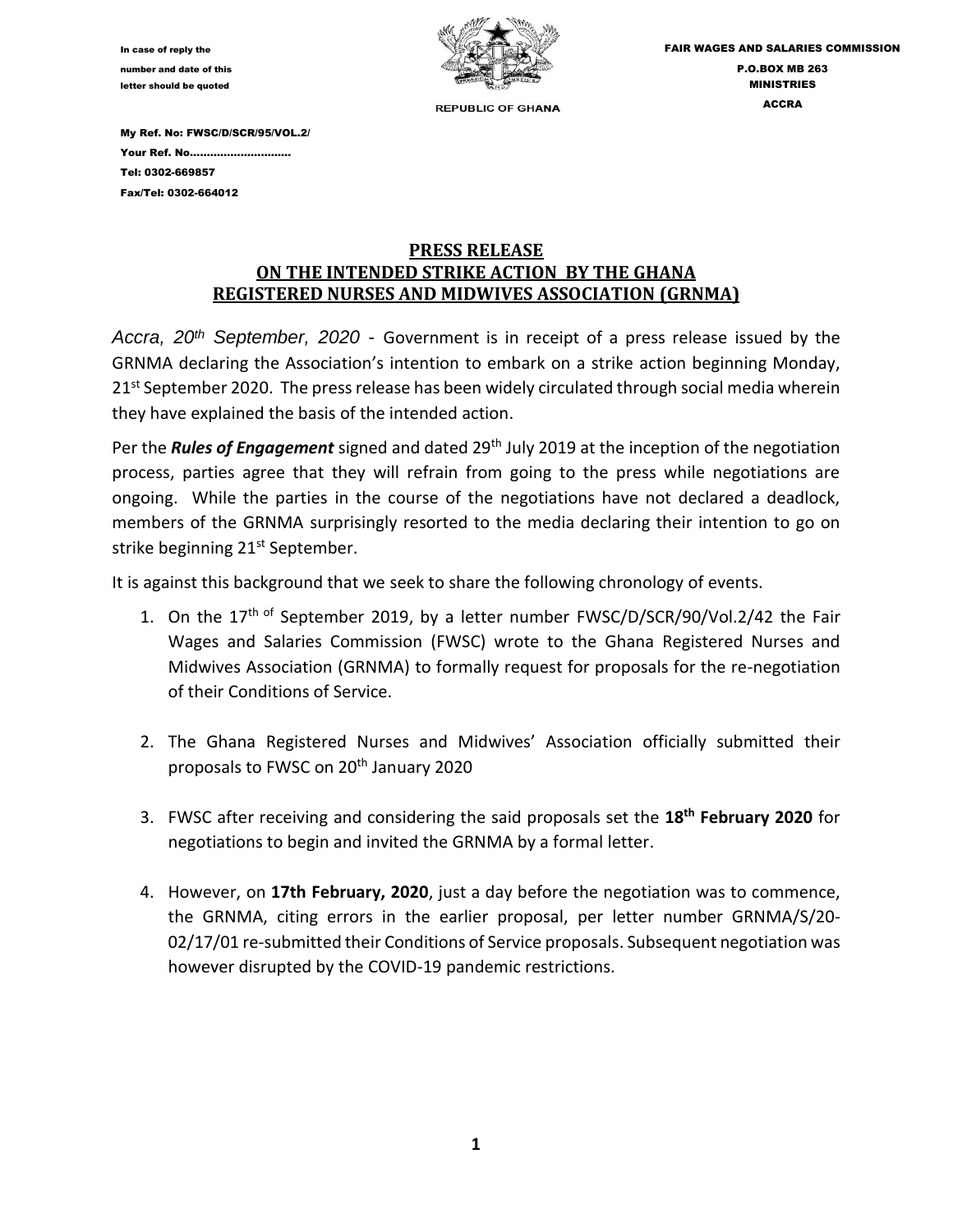- 5. On **4th and 5th June, 2020**, the Government Team led by FWSC engaged in meetings with GRNMA to officially kick-start negotiations with the Association on their Conditions of Service.
- 6. At this meeting GRNMA submitted **nine (9) new proposals** (non-core allowances) for the consideration of the Government Team.
- 7. On **3 rd September, 2020** the parties met to finalize negotiations on their Conditions of Service and the Government presented counter proposals in respect of the nine (9) new proposals
- 8. On Tuesday **15th September, 2020**, both parties reconvened at the Ministry of Health to try to reach agreement on the nine (9) new proposals.
- 9. At that meeting both parties were able to reach agreement on the **Non-Basic Salary Allowance**, which was part of the nine (9) new proposals.
- 10. In order to ensure speedy conclusion of negotiations, another meeting was held on Wednesday, **16th September, 2020** to try to reach an agreement on the eight (8) other proposals.
- 11. It must be noted that the Government Team, in principle, agreed to **six (6)** out of the eight outstanding proposals submitted by GRNMA, namely:
- 12. Both parties therefore quickly agreed to a four (4) week time frame where concrete decisions would be taken on the outstanding proposals and also agreed to keep these out of the media for the duration of negotiations.
- 13. The Government Team are therefore, at a loss as to why the GRNMA decided to declare an industrial action effective  $21^{st}$  September, 2020, contrary to our underlying agreement reached on 16<sup>th</sup> September, 2020.
- 14. Any attempt to embark on the strike action will be illegal.
- 15. Accordingly, the FWSC has referred the matter to the National Labour Commission in response to which the Commission has issued an Interlocutory Injunction directing them to call off the strike.
- 16. In this regard, we urge the GRNMA to come back to the negotiation table facilitated by the National Labour Commission to find an amicable solution to close the negotiations.